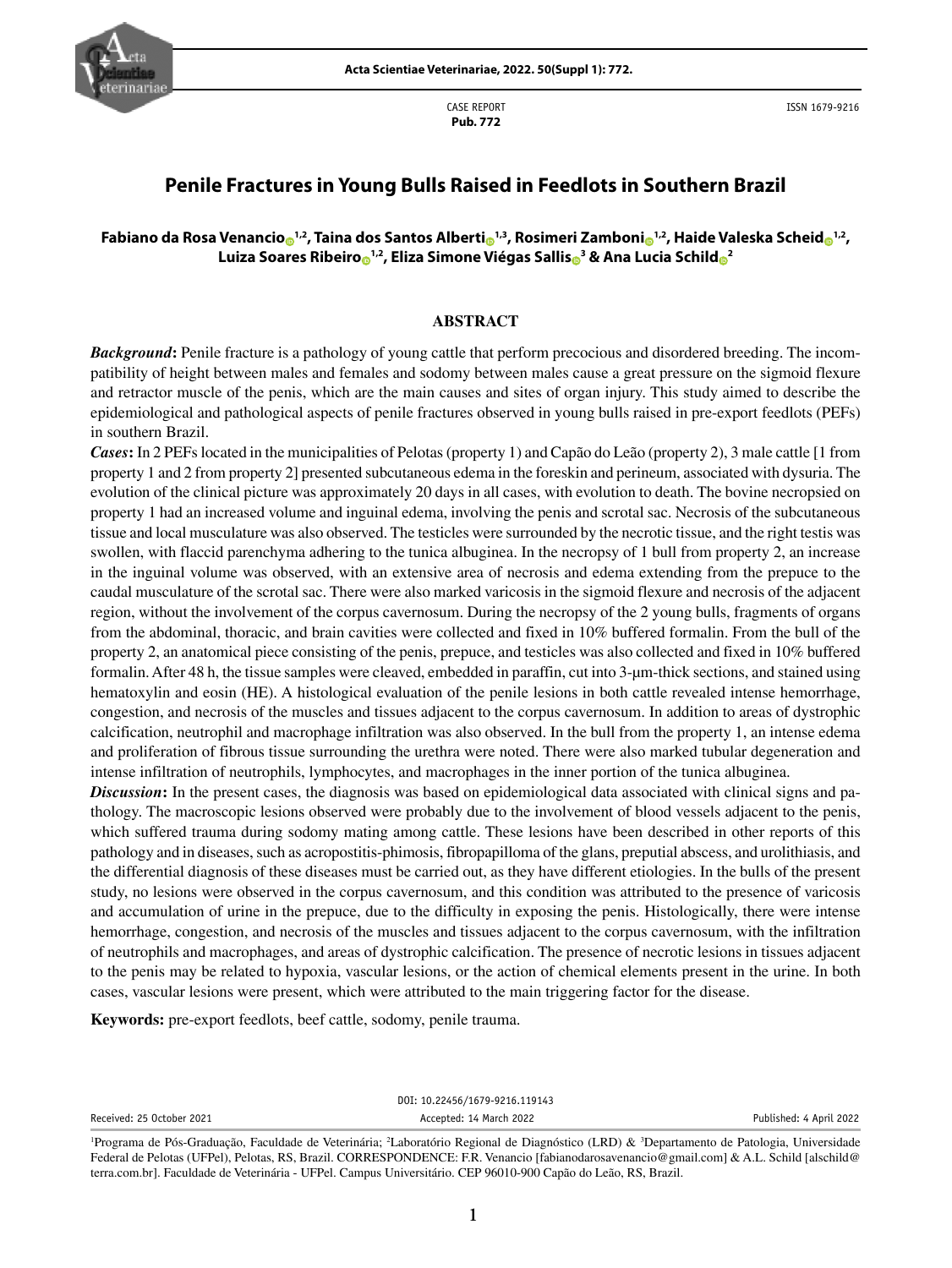#### **INTRODUCTION**

Penile fractures or penile hematomas occur mainly in young cattle, which perform precocious and disordered breeding [2,4]. For penetration and ejaculation into the vaginal canal, the penis becomes highly vascularized, which causes the development of a high pressure. This process favors the occurrence of injuries, such as fractures and hemorrhages in the organ [5]. The incompatibility of height between males and females and sodomy between males cause a great pressure on the sigmoid flexure and on the insertion of the penile retractor muscle, which are the main causes and sites of fracture or rupture of the organ [2].

In cases of penile trauma, damage to the distal albugineous tunic and sigmoid flexure and/or rupture of the corpus cavernosum can be observed, with or without urethral rupture. These lesions result in an increase in the organ volume due to local edema, which can progress to spontaneous recovery with sequelae or local necrosis due to vascular compromise and the accumulation of urine in the foreskin [2,4].

Penile fractures have been shown to be an important and recurrent pathology in pre-export feedlots (PEFs) of cattle in the southern region and are responsible for economic losses due to decreased weight and death of animals. PEFs are places where cattle remain confined for a period of quarantine before being exported alive [3]. This study aimed to describe the epidemiological and pathological aspects of penile fractures in young bulls confined in 2 PEFs in the south of Brazil.

### **CASES**

In 2 PEFs located in the municipalities of Pelotas (property 1) and Capão do Leão (property 2), 3 male cattle [1 from property 1 and 2 from property 2] presented subcutaneous edema in the foreskin and perineum regions associated with dysuria. The evolution of the clinical picture was approximately 20 days in all cases, with evolution to death.

The bull necropsied on property 1 had an increased volume and subcutaneous edema in the inguinal region, involving the penis and scrotal sac (Figure 1A). Necrosis of the subcutaneous tissue and local musculature was also observed. The testicles were surrounded by the necrotic tissue, and the right testis was swollen, with flaccid parenchyma adhering to the tunica albuginea. In the necropsy of 1 bull from property 2, an increase in volume was observed in the inguinal region, with an extensive area of necrosis and edema extending from the prepuce to the caudal musculature of the scrotal sac. There were also marked varicosis in the sigmoid flexure of the penis and necrosis in the adjacent region, without the involvement of the corpus cavernosum (Figure 1B).

During the necropsy of the 2 bulls, fragments of organs from the abdominal, thoracic, and brain cavities were collected and fixed in 10% buffered formalin. In bulls from property 2, an anatomical piece consisting of the penis, prepuce, and testicles was collected and fixed in formalin. After 48 h, the tissue samples were cleaved, embedded in paraffin<sup>1</sup>, cut into  $3 \mu m$  thick sections, and stained using hematoxylin and eosin<sup>2</sup>.

A histological evaluation of the penile lesions in both bulls revealed intense hemorrhage, congestion, and necrosis of the muscles and tissues adjacent to the corpus cavernosum. In addition to areas of dystrophic calcification, there was also inflammatory infiltration of neutrophils and rare macrophages. In the bull from



Figure 1. A- Bull with penile fracture showing increased volume and subcutaneous edema in the inguinal region, involving the penis and scrotal sac. B- The sigmoid flexure of the penis presents varicosis and necrosis in the adjacent region.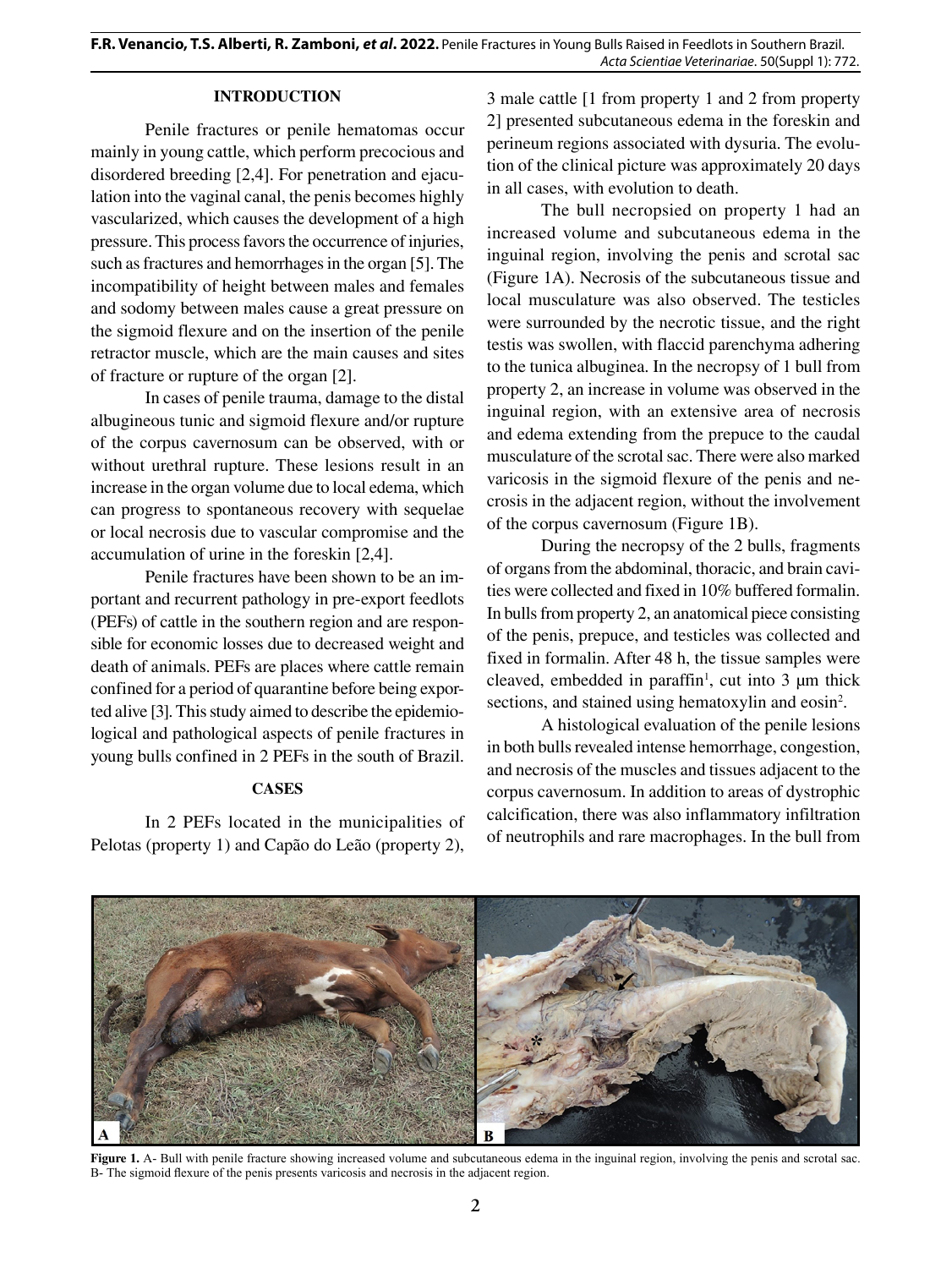property 1, intense edema and proliferation of fibrous connective tissue surrounding the urethra were observed. In the testicles of this animal, there were also marked tubular degeneration and intense inflammatory infiltration of neutrophils, lymphocytes, and macrophages in the inner portion of the tunica albuginea.

#### **DISCUSSION**

In the present report, all diagnosis of penile fractures were performed considering the epidemiological data obtained during the visit to the 2 properties associated with clinical signs and pathology. The macroscopic lesions observed were probably due to the involvement of the blood vessels adjacent to the penis, which suffered trauma during sodomy mating among cattle. These lesions have been described in other reports of this pathology and in diseases such as acropostitis-phimosis, fibropapilloma of the glans, preputial abscess, and urolithiasis, and the differential diagnosis of these diseases must be carried out, as they have different etiologies [4,7]. Vascular lesions result in local edema and ischemic necrosis. In cases of cavernous body rupture, necrosis occurs due to contamination and abscess formation in the region [5]. In the bulls of this report, no lesions in the corpus cavernosum were observed, which was attributed to the presence of varicosis and accumulation of urine in the prepuce, due to the difficulty in exposing the penis.

In cattle kept in a feedlot system, the main diseases diagnosed are associated with the respiratory and digestive systems [3]. In most cases, the confined cattle were male, young, and castrated. However, in recent years, there has been an increase in the export of uncastrated males due to the demands of new import markets for live animals [1,6]. The cattle to be exported remain quarantined in PEFs [3]. With the confinement of young bulls, the occurrence of other diseases, such as penile fractures, has increased [7].

The main predisposing factor for the occurrence of penile hematoma in bulls is related to recurrent and indiscriminate mounting, which is commonly observed in young men. Erection and frequent mounting result in a high stress in the sigmoid flexure and corpus cavernosum region, as during the erection process, there is an increase in the pressure on the penis due to local vasodilation [2]. In the present study, penile fracture was associated with sodomy, as this behavioral change was frequently observed in cattle during quarantine.

The presence of necrotic lesions in tissues adjacent to the penis may be related to hypoxia, vascular lesions, or the action of chemical elements present in the urine [4]. In both cases, vascular lesions were present, which were attributed to the main triggering factor for necrotic lesions.

The involvement of adjacent structures is related to local effects caused by circulatory disorders or the direct action of urine. In the present case report, testicular injuries were believed to be associated with testicular compression caused by injuries and edema of the tissues adjacent to the testicle.

This study concluded that in animals confined in PEFs, in addition to diseases associated with feeding and overcrowding of animals, other diseases that are not observed in bovines confined for slaughter should also be controlled, as they are uncastrated animals, due to the requirements of importing countries and, therefore, subject to different behaviors that can lead to illnesses, such as a fractured penis.

### MANUFACTURERS

1 Produtos Citológicos Soldan Ltda. Porto Alegre, RS, Brazil. 2 Progau-Produtos para Laboratórios Ltda. São José, PE, Brazil.

*Declaration of interest***.** The authors report no conflicts of interest. The authors alone are responsible for the content and writing of the paper.

### **REFERENCES**

- **1 Bailone R.L. 2019.** Exportação de animais vivos e o bem-estar animal do Brasil: um panorama da situação atual. *Revista de Educação Continuada em Medicina Veterinária e Zootecnia do CRMV-SP*. 17(1): 34-38. DOI: 10.36440/ recmvz.v17i1.37841.
- **2 Calciolari K., Barroco V., Gravena K. & Canolla P.A. 2016.** Principais doenças prepuciais e penianas em bovinos. *Investigação*. 15(4): 83-90. DOI: [10.26843/investigacao.v15i4.1388.](https://doi.org/10.26843/investigacao.v15i4.1388)
- **3 Estima-Silva P., Oliveira P.A., Bruhn F.R.P., Scheid H.V., Marques L.S., Ribeiro L.S. & Schild A.L. 2020.** Causes of death of beef cattle raised in feedlots. *Pesquisa Veterinária Brasileira*. 40(5): 333-339. DOI: 10.1590/1678-5150- PVB-6539.